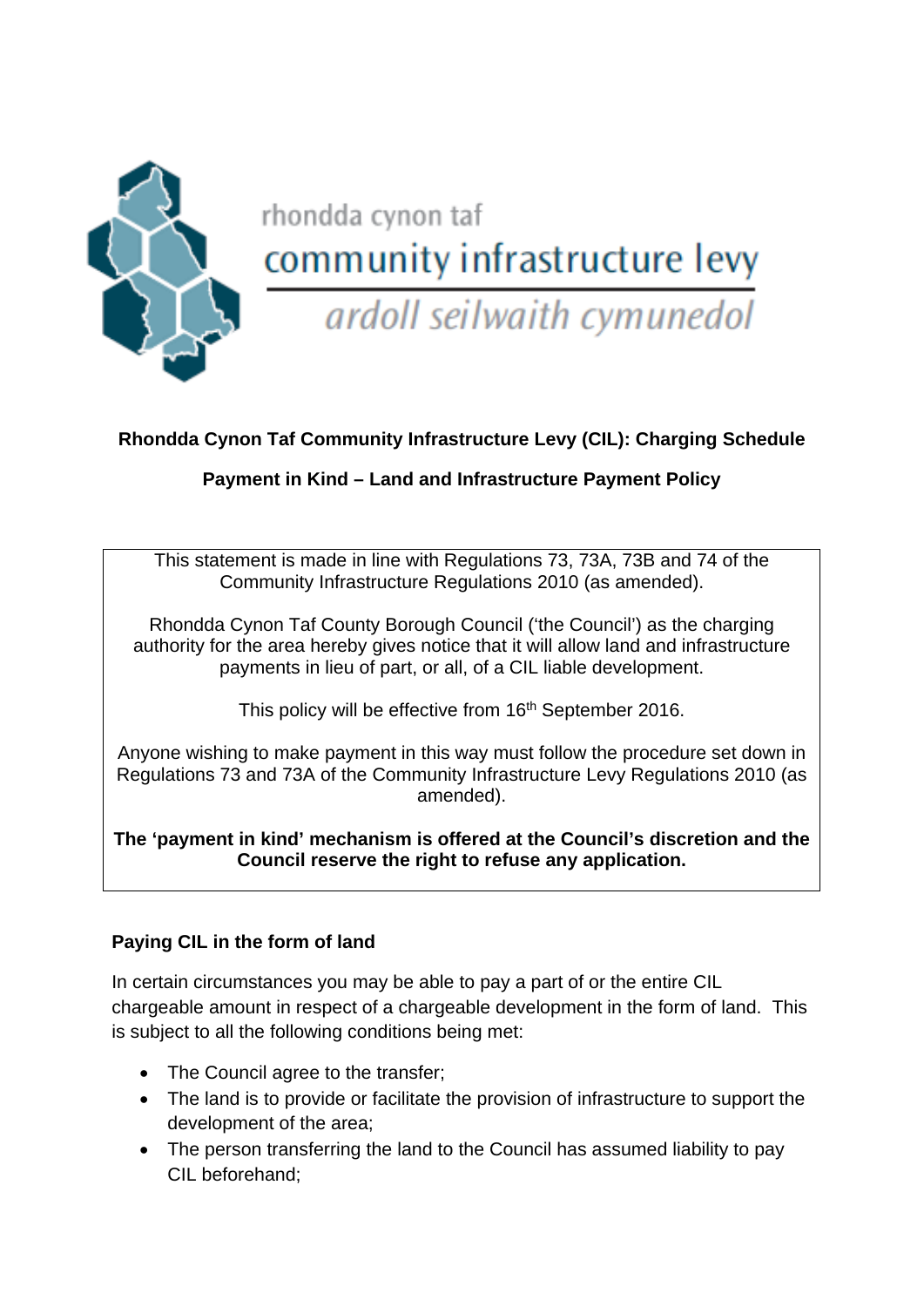- The land proposed to be transferred has been valued by a suitably qualified and experienced independent person. The Council has given their approval to the valuation of the land by this person. The valuation represents the fair market price for the land on the day it was valued;
- Development on the site has not commenced. A written agreement with the Council to pay some or the entire CIL amount in the form of the land must be entered into before the development is commenced. This agreement must state the value of the land being transferred.

Any outstanding CIL amount left after the transfer of land must be paid in the form of money in line with the payment due dates contained in the relevant demand notice.

## **Paying CIL in the form of infrastructure**

In certain circumstances you may be able to pay a part of or the entire CIL chargeable amount in respect of a chargeable development in the form of one or more items of infrastructure. This is subject to all the following conditions being met:

- The Council agree to the infrastructure payment;
- The infrastructure provided will be used to support the development of the area; and must be identified on the Council's Regulation 123 List;
- The person providing the infrastructure to the Council must have, or is likely to have, sufficient control over the land on which the infrastructure is to be constructed to enable them to provide the infrastructure;
- The person providing the infrastructure to the Council has assumed liability to pay CIL beforehand;
- The person providing the infrastructure must have provided the Council with evidence that he/she has obtained, or will be likely to be able to obtain, any relevant statutory authorisations that are necessary to enable the infrastructure to be constructed;
- Development on the site has not commenced. A written agreement with the Council to pay some or the entire CIL amount in the form of infrastructure must be entered into before the development is commenced. This agreement must state the value of the infrastructure being transferred.

Any outstanding CIL amount left after the transfer of infrastructure must be paid in the form of money in line with the payment due dates contained in the relevant demand notice.

Both forms of payment in kind have to the subject of a legally binding agreement before the development starts. It is this agreement that would provide the opportunity to address any issues of specification in delivery of the intended payment in kind. For example, this could encompass the build specification of any road or building to be provided or the assurance that any land provided would be suitable or could be made suitable for its intended end use.